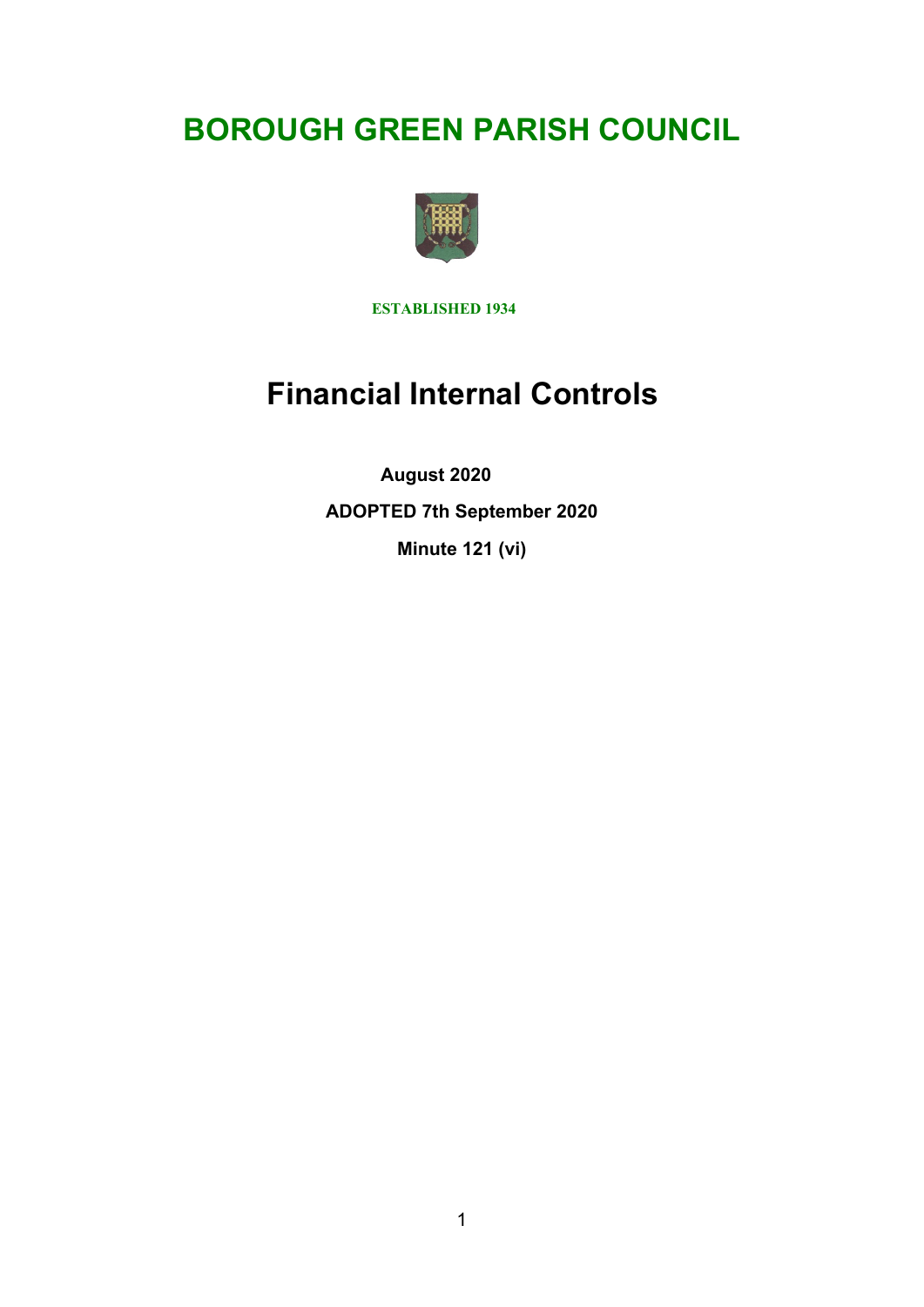## **Chairman: Francis Michael Taylor**

## **Proper Officer/Responsible Financial Officer: Bernard Galopin**

#### **Introduction**

Borough Green Parish Council is responsible for ensuring that its business is conducted in accordance with the law and proper standards. The Council must ensure that public money is safeguarded and properly accounted for. Council funds must be handled transparently, economically, efficiently and effectively.

In discharging this overall responsibility, the Council is also responsible for ensuring that there is a proper system of internal control which facilitates the effective exercise of the Council's functions and which includes arrangements for the management of risk.

The system of internal control is designed to manage risk to a reasonable level rather than to eliminate all risk of failure to achieve policies, aims and objectives; it can therefore only provide reasonable and not absolute assurance of effectiveness.

The system of internal control is based on an ongoing process designed to identify and prioritise the risks to the achievement of the Council's policies, aims and objectives, to evaluate the likelihood of those risks being realised and the impact should they be realised.

This policy supports the provisions and directives of the Council's Standing Orders, Financial Regulations, Risk Assessment Policy and Privacy Policy. This policy will be reviewed annually.

## **System of Internal Controls**

#### Supervision

Oversight of payments are conducted through the monthly public meetings. A schedule of payments is produced and authorised for payment by the Council (including direct debits, BACS payments and cheque payments). The schedule is 'approved' and 'seconded' at this meeting. This process allows for discussion and challenge, as appropriate, in advance of payments being made.

Oversight of online banking is provided to three councillors (MT, SG, SM). Designated signatories are limited to four councillors (AW, MT, SG, SM). This allows the Council to have oversight and inspection of all of the Council's bank accounts at any time.

Any councillors can view the Sage accounting system with prior agreement and appointment with the Council Clerk and Chairman present.

All payments and receipts are produced for the month with cheque numbers. Supporting documentation in the form of invoices evidence the proposed payments. The invoices are initialled by two Councillors to verify that the works/services have been completed and that payment is approved. This documentation is presented at the monthly public meeting.

## **Organisational**

The Council follow the directions contained within Standing Orders and Financial Regulations. In addition, other relevant policies, such as Risk Assessment and Privacy policies are complied with. Where appropriate, advice and best practice are adopted from KALC.

## Accounting

The year-end accounting statements shall be prepared in accordance with proper policies and apply the form of accounts determined by the Council, i.e. Receipts and Payments for the year to 31 March.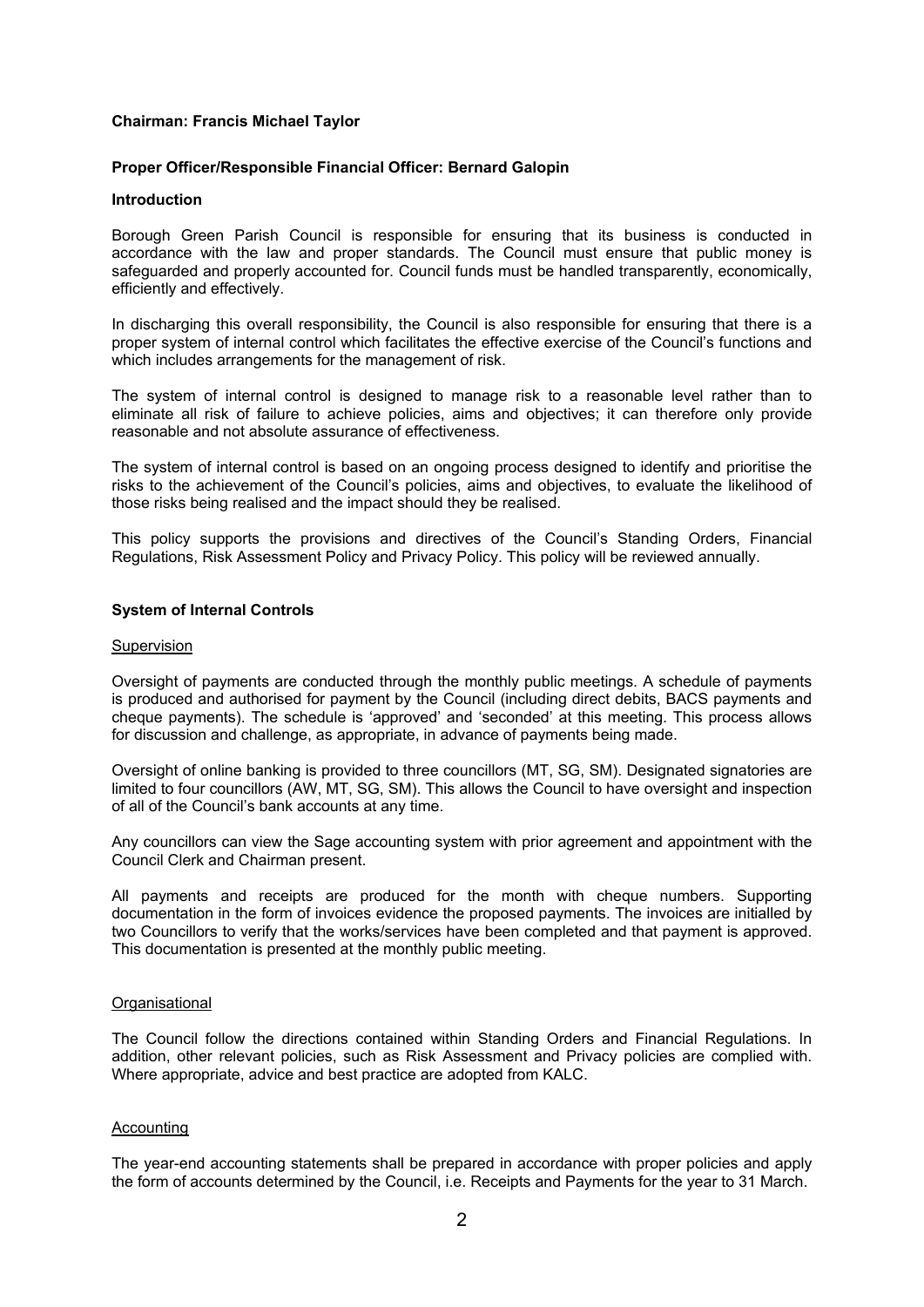A completed draft Annual Governance and Accountability Return (AGAR) shall be presented to all councillors at least 14 days prior to anticipated approval by the Council.

The accounting system is managed on Sage 50, a standardised accounting system. Finances are recorded using standard accounting principles. Income and expenses are presented in the form of an annual Income and Expenditure Account.

Budget system in process in which Income and Expenditure is analysed against the authorised precept. The budget is reviewed quarterly and presented at the public meeting in June, September, December and March (part of year end procedure).

There are two elements of independent annual review for the accounts. Reporting is to the Council and reports are made public.

- Internal audit: Reports on the appropriateness of systems, controls and compliance.
- External audit: Expresses an opinion as to whether the accounts present a 'true and fair' view of the Council's performance and financial position.

Monthly bank reconciliations are produced for all Council bank accounts and are presented at public meetings. Bank statements accompany these reconciliations.

#### Physical and Systems Controls

The accounts are managed on Sage 50. Principle back up is via Cloud (One Drive) and secondary back-up is via memory stick. The memory stick is retained at the Chairman's home. Back up procedures are conducted at least once a month.

Councillors can view accounting entries on the Sage 50 system with permission of the Clerk and Chairman, who will both be present at the time.

Separate passwords are used for Sage 50, access to Basic Tools (Inland Revenue) and KCC pensions. These passwords are stored in a sealed envelope, which is kept at the Chairman's house.

Physical documents, such as purchase and sales invoices, are retained in binders. Current records are retained with the Clerk. Archived records are retained in the Village Hall Office and at the Chairman's house. These records are available for internal and external audit purposes.

The Natwest current account cheque book is currently retained by the Chairman. Paying in books/slips are also currently retained by the Chairman.

Payments (cash and cheque) received for Council services that are collected by the Chairman will be logged on emails which are sent to the Clerk/RFO (used as an audit trail for accounting and bank reconciliation purposes). The Chairman will deposit cheques payable to the Council for services rendered by the Council into the Post Office/Nisa shop. The Chairman will present a cheque to the Council for amounts of cash collected by the Chairman for services rendered by the Council for the equivalent amount of the cash takings. This is because there are no local banks in Borough Green.

Zen provide advice and advice and support to the Council on IT related matters.

#### Management and Monitoring

Monthly bank reconciliations highlight the financial position of the Council and are presented to the Council at public meetings.

Quarterly budget reports, highlighting actual spend year-to-date against the precept, will be presented to the Council at public meetings.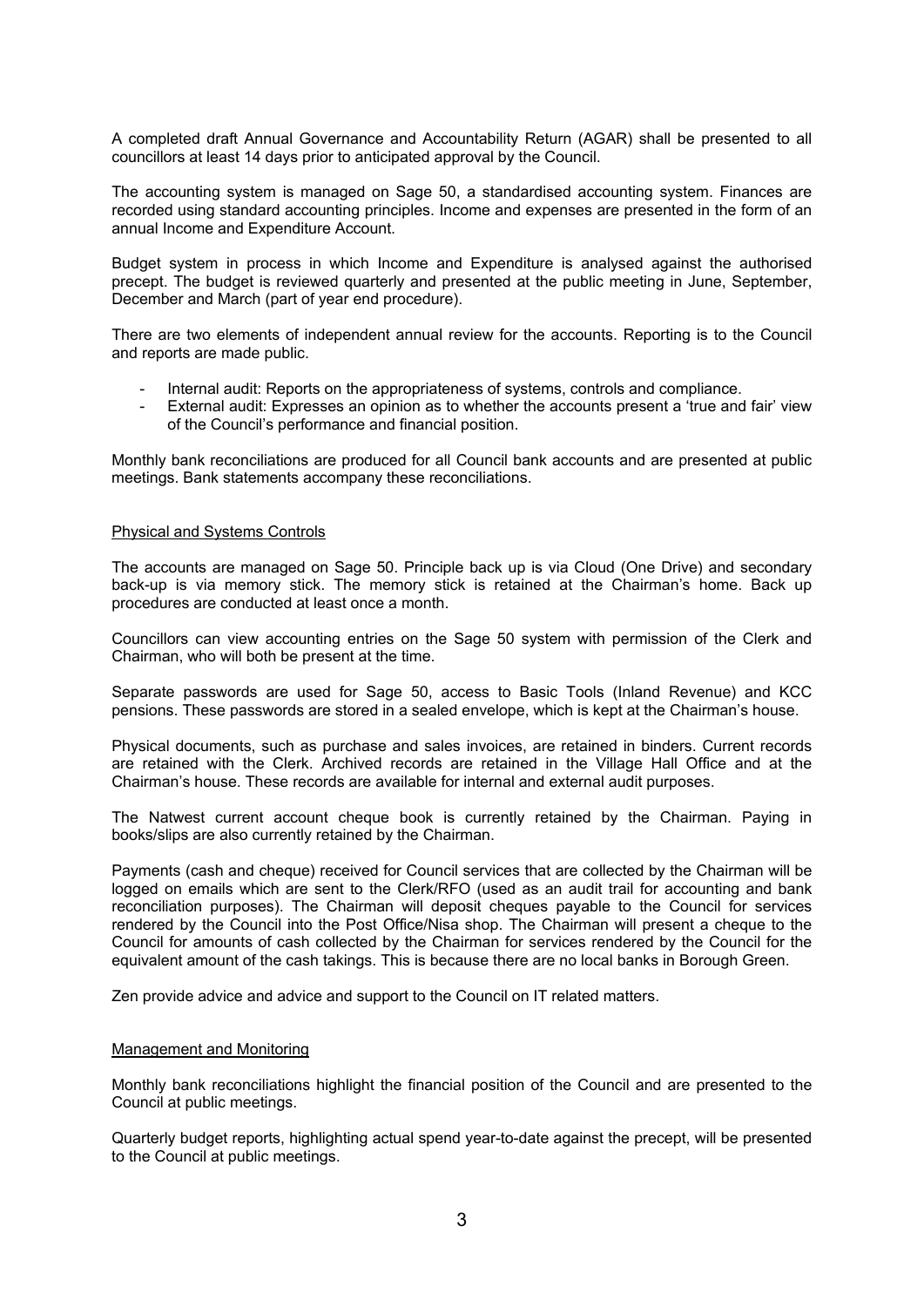An annual Income and Expenditure Account will be produced at year-end, which will be subject to internal and external audit review.

The Financial Services Compensation Scheme (FSCS) for protection up to £85,000 is provided for with the use of two separate banks, i.e. Natwest and Metro Bank.

#### **Authorisation**

All payments by the Council shall be authorised, approved and paid in accordance with the law, proper practices and the Council's financial regulations. Payments are authorised at monthly public meetings.

The Clerk can authorise payment up to £500 for goods and services in order to progress Council business where it is not practicable to wait for authorisation at the next public meeting. Details of expenditure on goods and services that has been incurred outside of a public meeting and was authorised by the Clerk/RFO will be e-mailed to all of the Councillors as soon as practicable. The Clerk/RFO is empowered to delegate this authority to other Council employees.

The Chairman has authority, in exceptional circumstances, to make an executive decision on behalf of the Council, who will be notified by email as soon as practicable.

Contracts with an estimated value in excess of £25,000 are subject to the provisions of Standing Orders.

Automated payments include regular direct debits, BACS payments and staff salaries which are all confirmed at the monthly public meetings will be processed by the Clerk/RFO as routine Council business.

The Chairman drafts the cheques for payment, which are then signed by two signatories. Supporting documentation is also signed/initialled by the signatories.

Cash takings are collected by the Chairman and Clerk/RFO. A personal cheque from the Chairman/Clerk RFO will be paid to the Council which represents the sum total of the cash takings. A record of cash takings is recorded on email for the purpose of audit trail. Takings that consist of cheques will be deposited into the Post Office/NISA and transferred to the Natwest Bank Account.

## Personnel and Responsibilities

The Clerk/RFO has formal professional accountancy qualifications. The Internal Auditor is recognised by KCC and the external auditors are practising members of the Institute of Chartered Accountants in England and Wales.

The Councillors are independent to the Clerk/RFO and have a diverse background of business skills and professional qualifications.

The role of the Clerk (Proper Officer)/RFO is contained within Standing Orders. The Clerk/RFO is answerable to the Council and not individual councillors. This is to ensure independence and transparency in decision-making and accountability.

#### Segregation of Duties

A clear segregation of duties between the Chairman, councillors and the Clerk/RFO must be maintained to preserve independence, openness and transparency.

As far as possible, the basic principle, with regard to Financial Regulations, is that the Councillors on behalf of the Council will authorise payments and the Clerk/RFO, acting in such a capacity, will process these payments, thus ensuring a segregation between authorisation and actual payment.